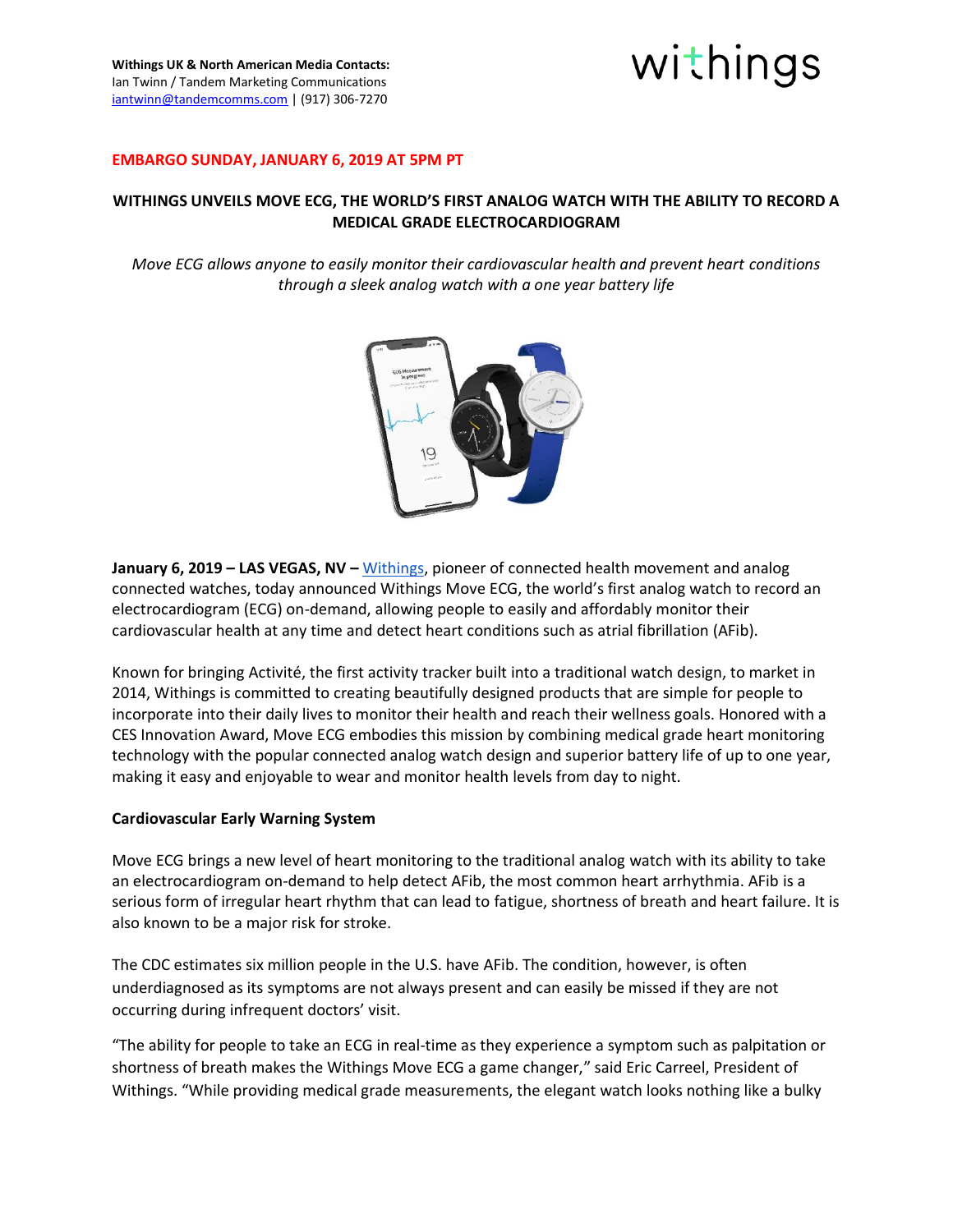medical device. With Move ECG we have created a cardiovascular early warning system that can be worn every day, can capture and record cardiovascular events as they occur and help reduce the risks of heart disease."

## **On-Demand ECG on the Wrist**

Traditional ECG devices have long been associated with bulky, unattractive and complicated products. With Move ECG, users can still monitor their heart health levels through a discreet and simple gesture, without having to give up their style preferences or daily routine.

Move ECG includes three electrodes to ensure measurement accuracy. Two electrodes are discreetly integrated inside the main body of the watch, and the third electrode is in the stainless steel bezel of the watch. When users experience symptoms such as palpitation, they simply need to touch both sides of the bezel to start recording anytime and anywhere.

After less than 30 seconds of measurement, Move ECG vibrates to notify users that the reading is complete. It then syncs automatically with the Health Mate app, which displays whether the heart is beating in a normal pattern or whether there are signs of AFib. Additionally, users can find a detailed graph of long-term heart rate trends and ECG readings in Health Mate. Data collected by Move ECG and visualized in Health Mate can easily be shared with a doctor or healthcare professional, which can help assist with early diagnosis and prevention.

## **All Day Activity Tracking**

Move ECG connects to the dedicated Health Mate app for iOS and Android that provides data, insights, scheduled activity reminders, set goals and manages successes. It also connects with more than 100 third-party apps such as Apple Health, Google Fit, or MyFitnessPal. In addition to monitoring people's heart health, Move ECG is also packed with the advanced activity and sleep tracking features users have come to expect from Withings, including:

# *Activity & Workout Tracking:*

- Ability to track calories burned, pace, distance, workout routes and for the first time in a Withings Watch – elevation, as tracking floors climbed is helpful to those focused on heart health goals.
- Step count progress is shown at the watch's sub-dial. Users can see at a glance how far they are from their set daily step count goal based on 0 to 100 percent.
- Automatic recognition of daily activities including walking, running, swimming and for the first time on a Withings watch, cycling and stairs climbed. Sessions that are automatically detected are recorded in the Health Mate app which shows the duration and calories burned during a given activity. Overall daily and weekly steps, calories burned, floors climbed and distance are also shown within the app.
- On-demand workout mode allows users to record a specific session by pressing a button on the watch to activate its connected GPS (via BLE) feature. Pace, time and distance are shown in realtime on a paired smartphone, and the workout route is mapped after the session in the Health Mate app.
- Water resistance up to 50 meters and up to 12 months battery life.